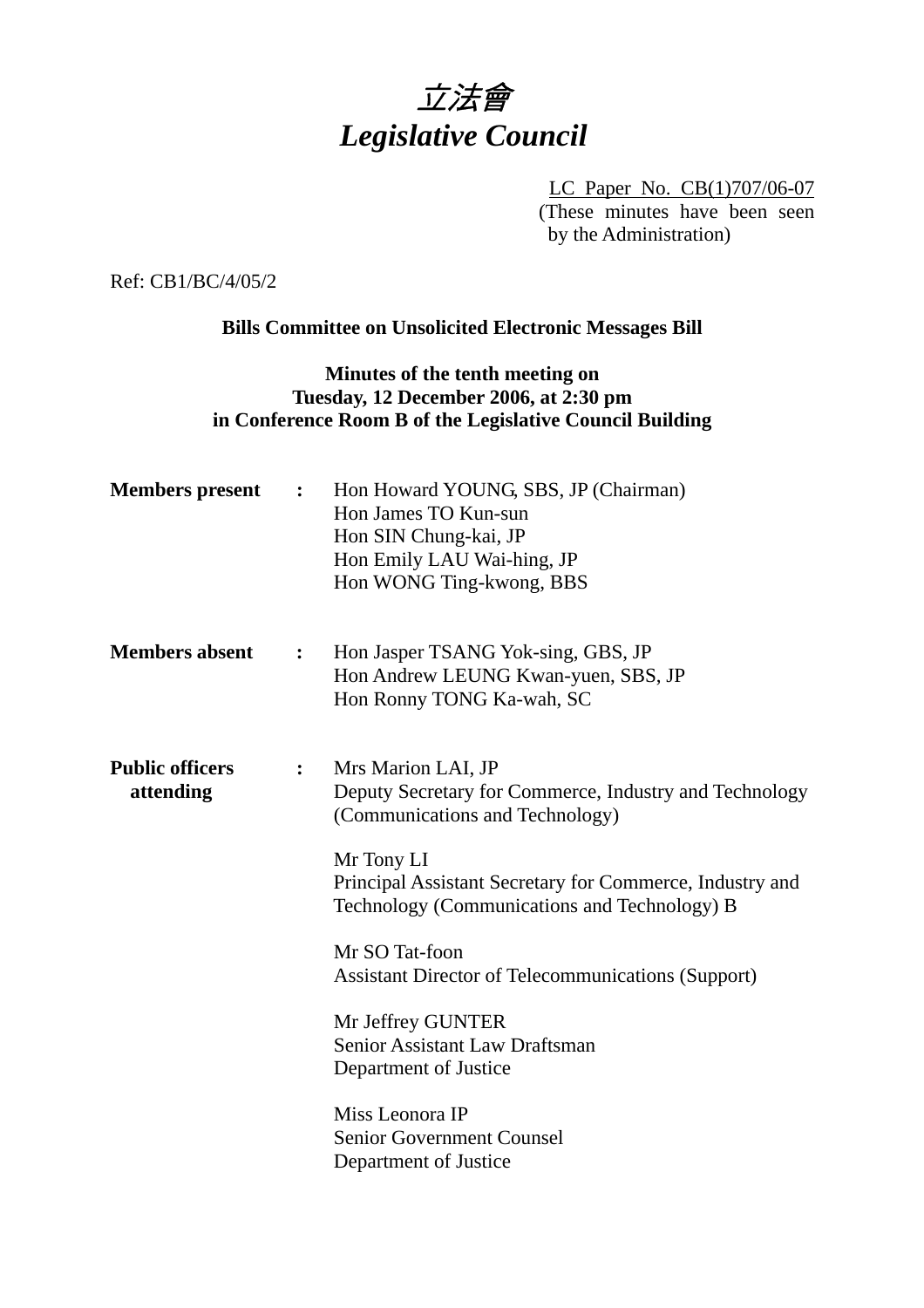|        |              | <b>Clerk in attendance :</b>                                   | Ms Anita SIT<br>Chief Council Secretary (1)4                                 |                          |                                                                                                                                      |
|--------|--------------|----------------------------------------------------------------|------------------------------------------------------------------------------|--------------------------|--------------------------------------------------------------------------------------------------------------------------------------|
|        |              | <b>Staff in attendance</b>                                     | Ms Connie FUNG<br>Assistant Legal Adviser 3                                  |                          |                                                                                                                                      |
|        |              |                                                                | Mr WONG Siu-yee<br>Senior Council Secretary (1)7                             |                          |                                                                                                                                      |
| Action |              |                                                                |                                                                              |                          |                                                                                                                                      |
|        | $\bf{I}$     | <b>Confirmation of minutes</b><br>(LC Paper No. CB(1)476/06-07 |                                                                              |                          | -- Minutes<br>of<br>meeting<br>on<br>28 November 2006)                                                                               |
|        |              |                                                                |                                                                              |                          | The minutes of the meeting held on 28 November 2006 were confirmed.                                                                  |
|        | $\mathbf{I}$ | Paper issued since last meeting                                | (LC Paper No. CB(1)475/06-07(01)                                             |                          | -- Outstanding<br>requiring<br>issues<br>follow-up<br>action<br>by<br>the<br>Administration (Position as<br>at<br>11 December 2006)) |
|        | 2.           |                                                                | Members noted the paper issued since last meeting.                           |                          |                                                                                                                                      |
|        | III          | (LC Paper No. CB(3)735/05-06                                   | <b>Meeting with the Administration</b><br>LC Paper No. $CB(1)2306/05-06(03)$ |                          | -- The Bill<br>-- Marked-up copy of the relevant<br>statutory provisions to be amended<br>by the Bill                                |
|        |              |                                                                | LC Paper No. $CB(1)202/06-07(01)$                                            |                          | Extracts of relevant<br>statutory                                                                                                    |
|        |              |                                                                | LC Paper No. $CB(1)2306/05-06(01)$                                           |                          | provisions<br>-- Letter dated 1 September 2006<br>from Legal Service Division to the<br>Administration                               |
|        |              |                                                                | LC Paper No. $CB(1)2306/05-06(02)$                                           |                          | -- Reply letter dated 22 September<br>2006 from the Administration to<br><b>Legal Service Division</b>                               |
|        |              |                                                                | LC Paper No. $CB(1)168/06-07(03)$                                            |                          | -- Letter dated 13 October 2006 from<br>Legal Service Division to the<br>Administration                                              |
|        |              |                                                                | LC Paper No. $CB(1)168/06-07(04)$                                            | $\overline{\phantom{a}}$ | Reply letter dated 25 October 2006<br>from the Administration to Legal<br><b>Service Division</b>                                    |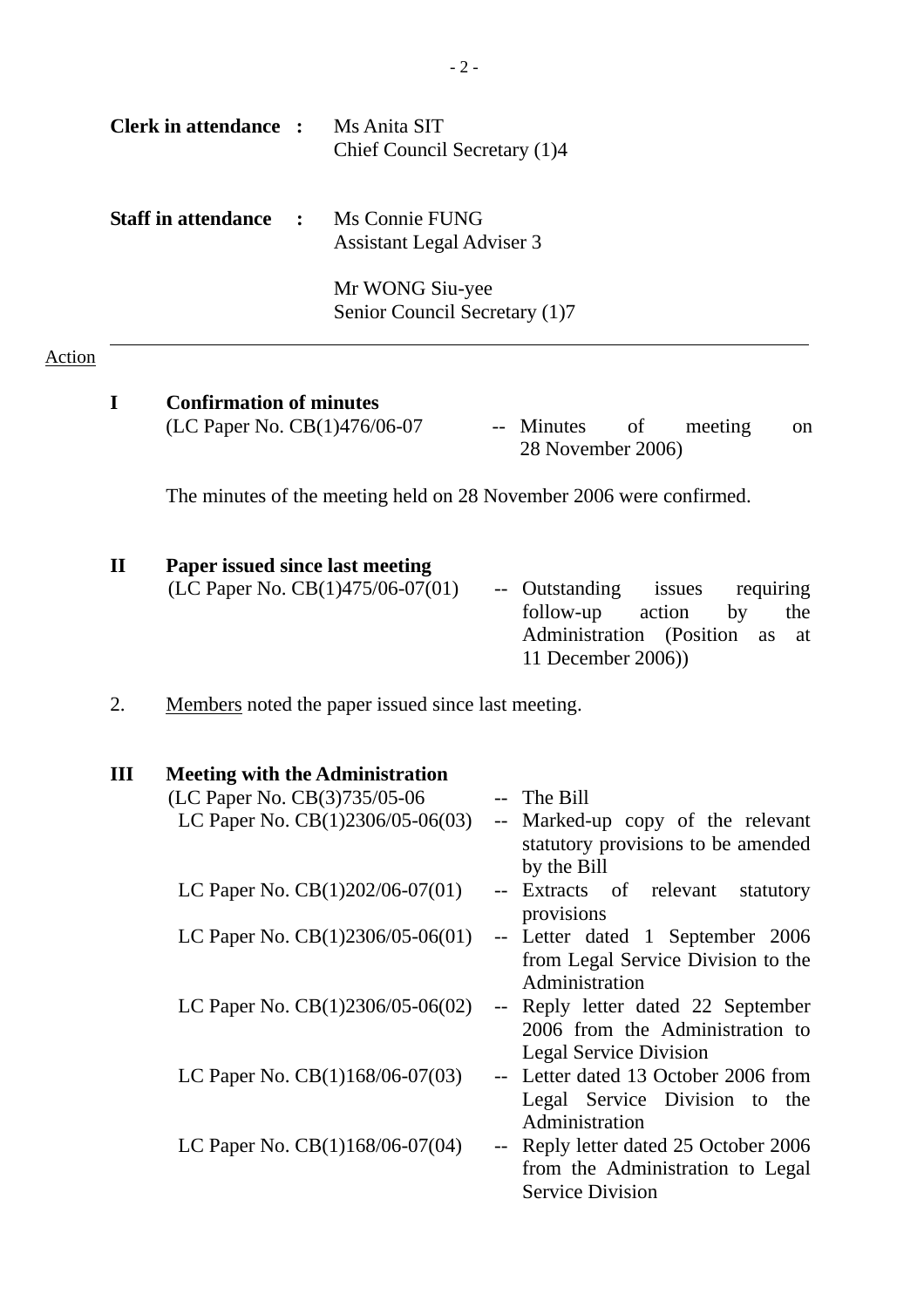LC Paper No.  $CB(1)175/06-07(02)$  -- Summary of views submitted to the Bills Committee and the Administration's response (Position as at 27 October 2006))

- 3. The Bills Committee deliberated (index of proceedings attached at **Annex**).
- 4. The Administration was requested to
	- (a) report on its proposed amendment to add new provisions to sanction a telecommunications service provider who failed to comply with a direction issued by the Telecommunications Authority (TA) under clause 33;
	- (b) regarding the proceedings in which TA sought an order from a magistrate under clause 34(3), provide information on the procedure involved in the proceedings and consider the appropriateness of stating explicitly in the legislation that the affected person would have the right to be heard and make representations;
	- (c) review whether the wording of clauses 37(1) and 37(2) should provide that while no warrant would be required for TA or an authorized officer to arrest at public places any person whom TA reasonably suspected of having committed a specified offence, a warrant would be required if the arrest was to take place inside any private place or premises:
	- (d) regarding the provision in clause 37(2) to empower TA to use force to break into and enter any premises or place and to remove any person or thing by force, explicitly provide that only "reasonable force" would be used; and
	- (e) consider the need to specify that the information that TA might require to be produced under clause 37(3)(b) included "passwords" to ensure that TA could obtain relevant information contained in a computer or any other telecommunications device in carrying out a search under clause 37.

### **IV Any other business**

5. Members noted that the next meeting would be held on Tuesday, 19 December 2006, at 10:45 am.

6. There being no other business, the meeting ended at 4:30 pm.

Council Business Division 1 Legislative Council Secretariat 11 January 2007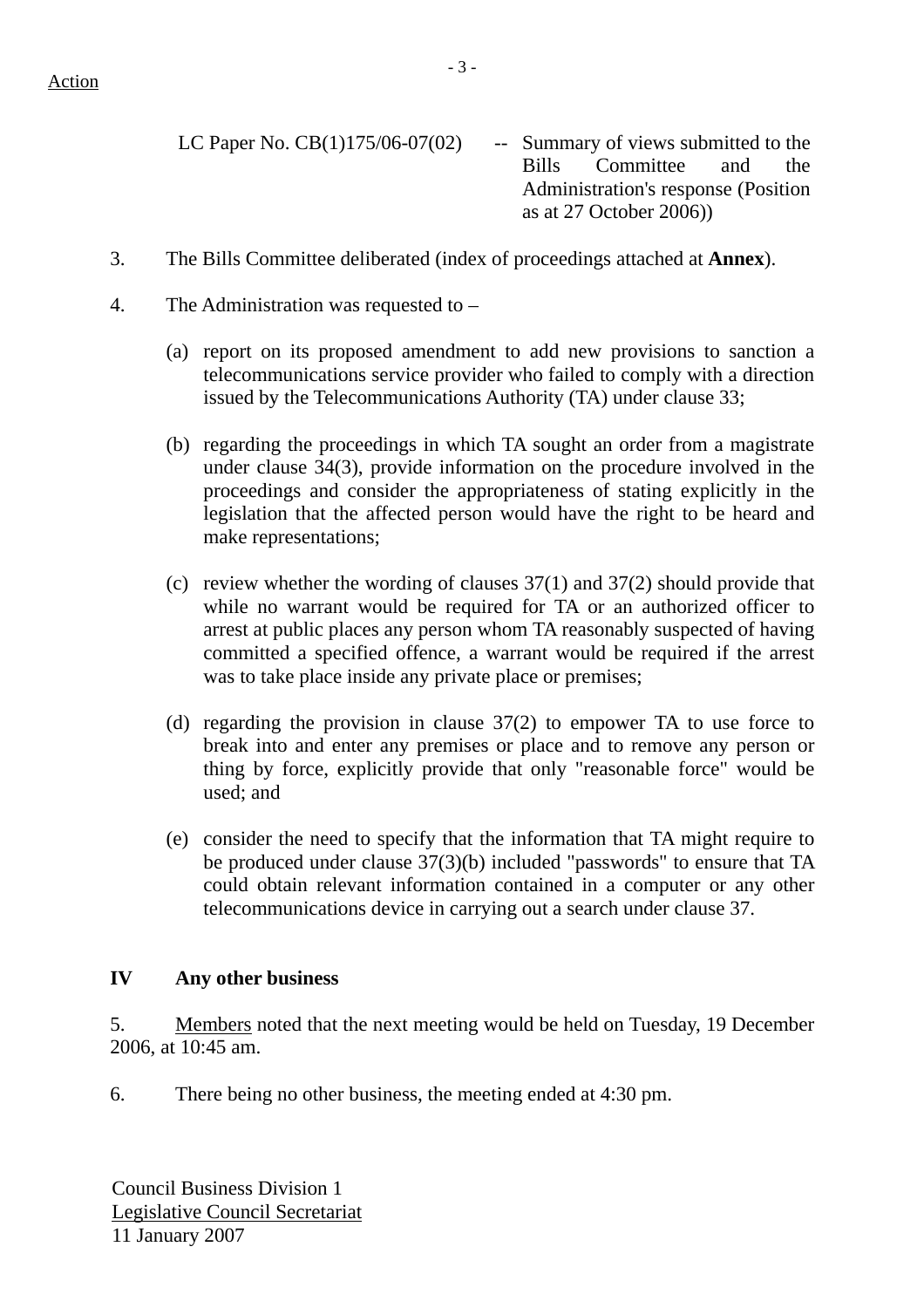**Annex** 

#### **Proceedings of the tenth meeting of the Bills Committee on Unsolicited Electronic Messages Bill on Tuesday, 12 December 2006, at 2:30 pm in Conference Room B of the Legislative Council Building**

| Time marker       | <b>Speaker</b>                                   | Subject(s)                                                                                                                                                                                                                                                                                                                                                                                                                                                                                                                                                                                                                                                                                                                                                                                                                                                                                                                                                                                                                                                      | <b>Action</b><br>required |
|-------------------|--------------------------------------------------|-----------------------------------------------------------------------------------------------------------------------------------------------------------------------------------------------------------------------------------------------------------------------------------------------------------------------------------------------------------------------------------------------------------------------------------------------------------------------------------------------------------------------------------------------------------------------------------------------------------------------------------------------------------------------------------------------------------------------------------------------------------------------------------------------------------------------------------------------------------------------------------------------------------------------------------------------------------------------------------------------------------------------------------------------------------------|---------------------------|
| $000000 - 000025$ | Chairman                                         | Confirmation of minutes of the<br>meeting held on 28 November 2006<br>(LC Paper No. CB(1)476/06-07)                                                                                                                                                                                                                                                                                                                                                                                                                                                                                                                                                                                                                                                                                                                                                                                                                                                                                                                                                             |                           |
| 000026 - 000309   | Chairman                                         | Continuation<br>of clause-by-clause<br>examination of the Bill starting from<br>clause 31                                                                                                                                                                                                                                                                                                                                                                                                                                                                                                                                                                                                                                                                                                                                                                                                                                                                                                                                                                       |                           |
| 000310 - 000926   | Administration<br>Chairman<br>Mr WONG Ting-kwong | Clause 31<br>Enquiry on<br>how<br>the<br>future<br>registers<br>do-not-call<br>the<br><b>or</b><br>information contained in them would<br>be made available to senders of<br>commercial electronic messages<br>The Administration's explanation<br>that there were various possible<br>methods, e.g. senders of commercial<br>electronic messages could obtain<br>information from TA and compare it<br>with their own records to ensure<br>compliance, or TA could delete<br>electronic addresses listed in the<br>do-not-call registers from the lists of<br>electronic addresses submitted by<br>The Administration was<br>senders.<br>considering various possible methods<br>Enquiry on the form of the<br>information in<br>the<br>do-not-call<br>registers to be made available to<br>senders of commercial electronic<br>messages<br>The Administration's explanation<br>that its initial thinking was to provide<br>the information in electronic form as<br>it was expected that the do-not-call<br>registers might contain a large<br>amount of data |                           |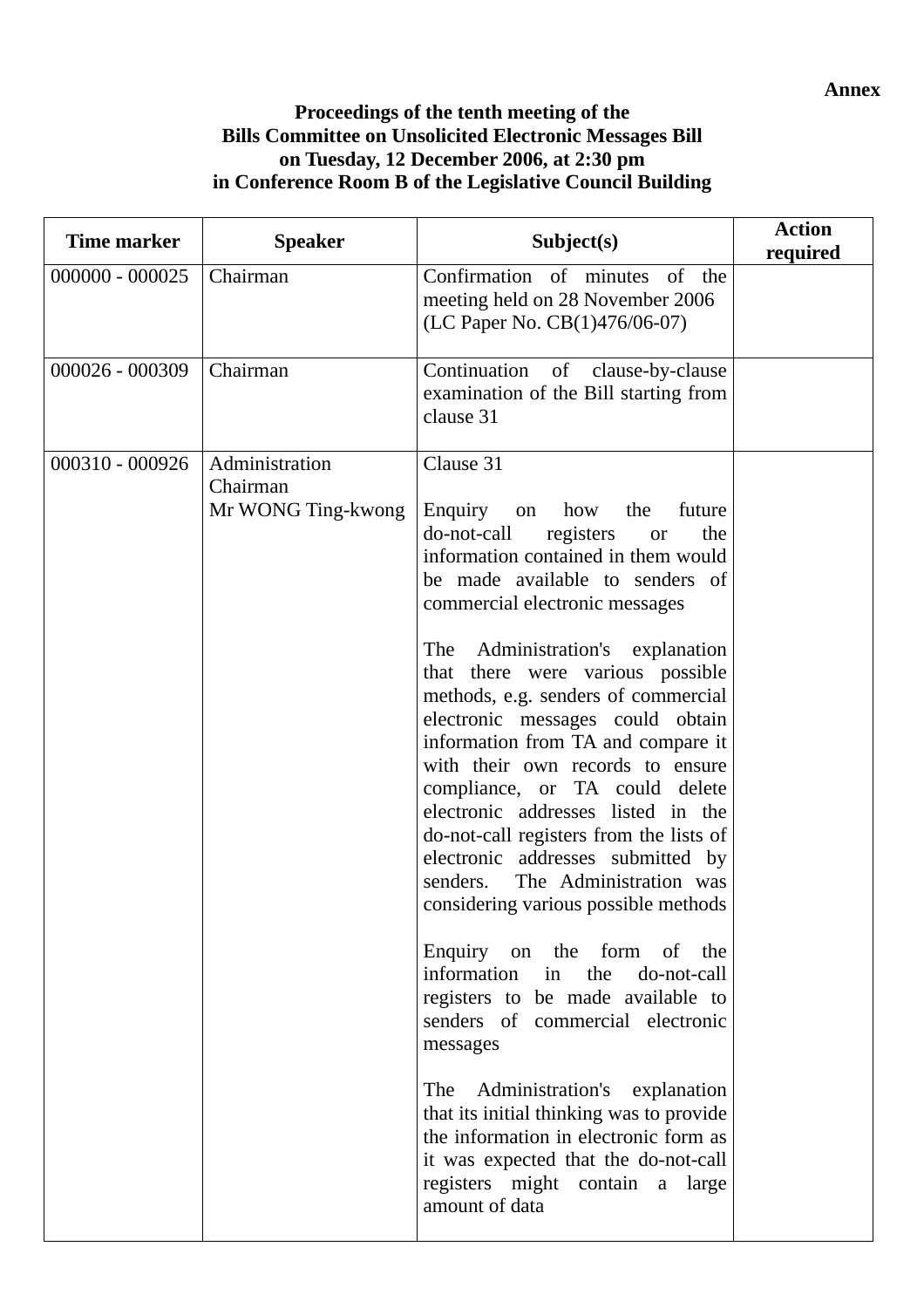| Time marker     | <b>Speaker</b>                                                                  | Subject(s)                                                                                                                                                                                                                                                                                                                                                                                                                                                                                                                                                                                                                                                                                                          | <b>Action</b><br>required |
|-----------------|---------------------------------------------------------------------------------|---------------------------------------------------------------------------------------------------------------------------------------------------------------------------------------------------------------------------------------------------------------------------------------------------------------------------------------------------------------------------------------------------------------------------------------------------------------------------------------------------------------------------------------------------------------------------------------------------------------------------------------------------------------------------------------------------------------------|---------------------------|
| 000927 - 004046 | Administration<br>Mr WONG Ting-kwong<br>Chairman<br>Ms Emily LAU<br>Mr James TO | Clause 32<br>Enquiry on whether the fines<br>provisions under clause 32 would be<br>applicable<br>to<br>senders<br>of<br>person-to-person<br>interactive<br>telemarketing calls if the suggestion<br>of applying the requirements under<br>clauses 7 and 12 to person-to-person<br>interactive telemarketing calls was<br>adopted                                                                                                                                                                                                                                                                                                                                                                                   |                           |
|                 |                                                                                 | Administration's explanation<br>The<br>that the fines provisions in clause 32<br>only applied to offences relating to<br>misuse of information<br>obtained<br>through the unsubscribe facility and<br>access to the do-not-call registers,<br>while the requirements under clauses<br>7 and 12 were concerned with the<br>inclusion<br>of<br>sender<br>accurate<br>information and disclosure of calling<br>line identification information; there<br>were separate provisions on<br>the<br>enforcement<br>for<br>and<br>sanctions<br>non-compliance<br>with<br>the<br>requirements under clauses 7 and 12                                                                                                          |                           |
|                 |                                                                                 | Enquiry on possible abusive uses of<br>do-not-call registers and why the<br>Administration did not intend to set<br>up a do-not-call register for email<br>addresses<br>Administration's explanation<br>The<br>that setting up a do-not-call register<br>email addresses<br>could<br>for<br>be<br>counterproductive.<br>This<br>was<br>because spammers would be prone to<br>use the email addresses listed in such<br>a do-not-call register for spamming<br>as this could significantly save their<br>efforts<br>screening<br>on<br>invalid<br>electronic<br>addresses.<br>Moreover,<br>unlike telephone calls, at present, the<br>general<br>technical<br>standards<br>for<br>Internet email services did<br>not |                           |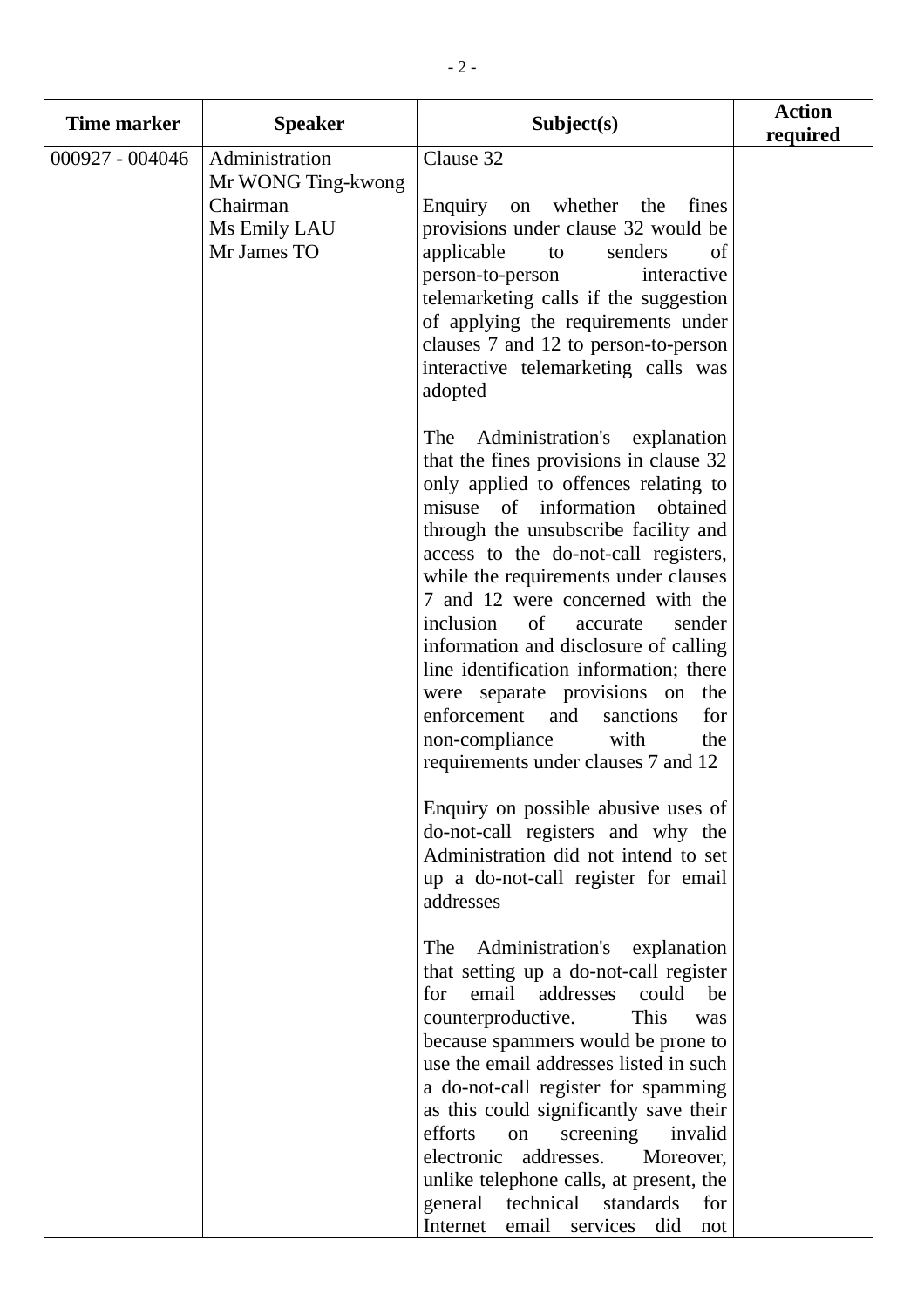| Time marker     | <b>Speaker</b>                                                           | Subject(s)                                                                                                                                                                                                                                                                                                                                                                       | <b>Action</b><br>required          |
|-----------------|--------------------------------------------------------------------------|----------------------------------------------------------------------------------------------------------------------------------------------------------------------------------------------------------------------------------------------------------------------------------------------------------------------------------------------------------------------------------|------------------------------------|
|                 |                                                                          | provide for authentication of the<br>origin of email messages.<br>After<br>conducting a review in 2004, the<br>United<br><b>States</b><br>Federal<br>Trade<br>Commission maintained that<br>$\overline{p}$<br>do-not-call register for<br>email<br>addresses should be set up.<br>Hong<br>Kong should draw reference to the<br>experience of the United States in<br>this regard |                                    |
|                 |                                                                          | Concern about information in the<br>do-not-call registers obtained by one<br>party being transferred to other<br>parties and used for promotional<br>purposes                                                                                                                                                                                                                    |                                    |
|                 |                                                                          | The Administration's explanation<br>that clause $32(2)$ would regulate such<br>an act                                                                                                                                                                                                                                                                                            |                                    |
| 004047 - 004401 | Administration<br>ALA3                                                   | Clause 33                                                                                                                                                                                                                                                                                                                                                                        |                                    |
|                 |                                                                          | Enquiry on how TA could ensure that<br>directions<br>the<br>issued<br>to<br>telecommunications<br>service<br>providers would be complied with                                                                                                                                                                                                                                    |                                    |
|                 |                                                                          | The Administration's response that it<br>would propose an amendment to add<br>provisions<br>sanction<br>to<br>new<br>$\mathbf a$<br>telecommunications service provider<br>failed to comply<br>with a<br>who<br>direction issued by TA                                                                                                                                           | The<br>Administration<br>to report |
| 004402 - 011714 | Administration<br>Chairman<br>Ms Emily LAU<br>ALA3<br>Mr WONG Ting-kwong | Clause 34<br>Enquiry on whether an affected<br>person had the right to be heard and<br>make representations in the course of<br>the proceedings in which TA sought<br>an order from a magistrate under<br>clause $34(3)$<br>The<br>Administration's<br>explanation<br>that the affected person could choose<br>to appear before the Court hearing to                             |                                    |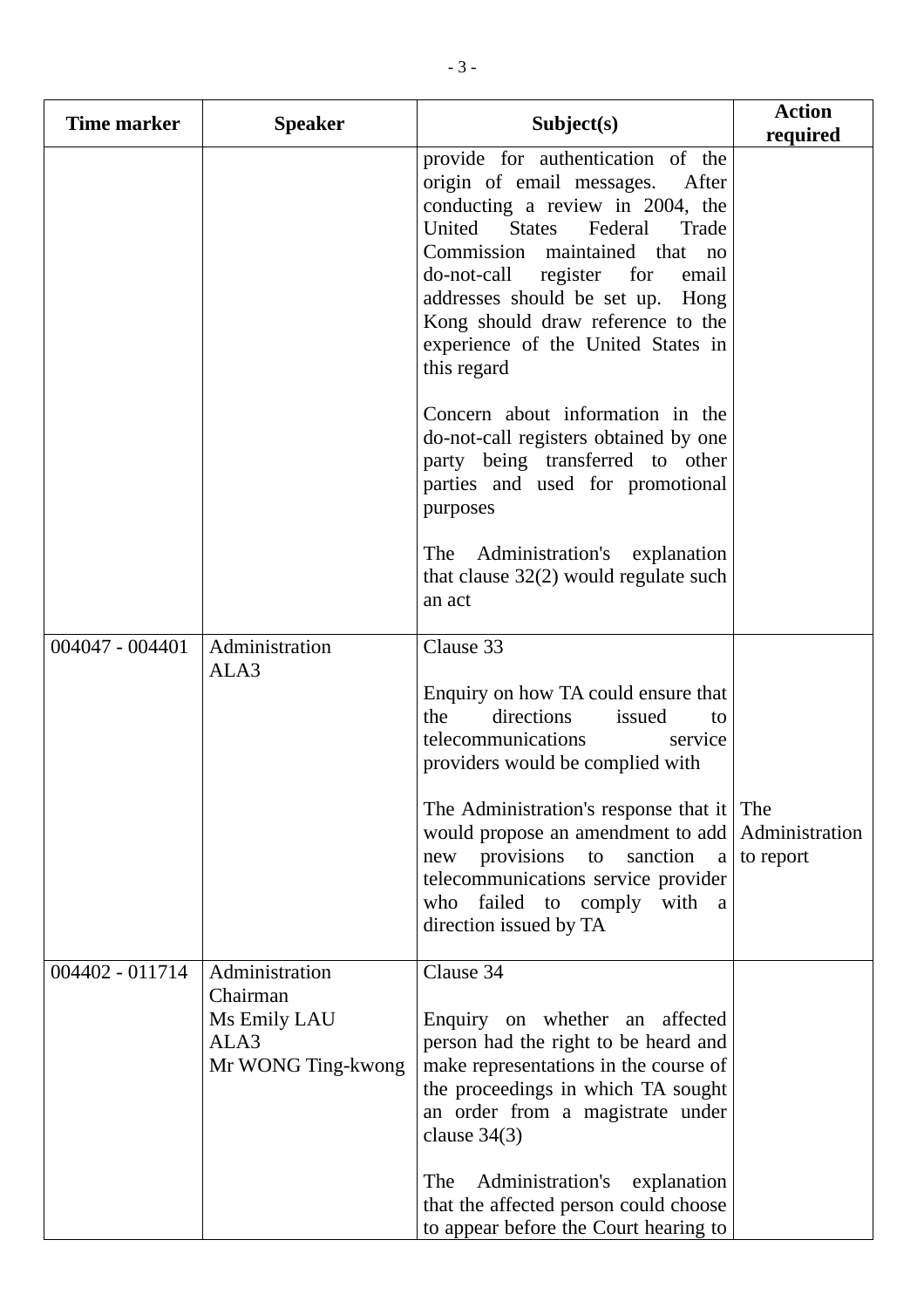| Time marker | <b>Speaker</b> | Subject(s)                                                                                                                                                                                                                                                                                                                                                                                                                                                                                    | <b>Action</b><br>required |
|-------------|----------------|-----------------------------------------------------------------------------------------------------------------------------------------------------------------------------------------------------------------------------------------------------------------------------------------------------------------------------------------------------------------------------------------------------------------------------------------------------------------------------------------------|---------------------------|
|             |                | make further representations to the<br>Court and the Court could also invite<br>the affected person to come in to<br>make representations.<br>The Bill<br>would not rule out the affected<br>person's right to be heard and make<br>representations and the Court had the<br>discretion to decide whether there<br>was a need for a hearing after<br>reviewing the representations from<br>both parties. There were similar<br>provisions<br>the<br>in<br><b>Telecommunications Ordinance</b> |                           |
|             |                | ALA3's<br>comment<br>that<br>clauses<br>$34(3)(a)$ and (b), as drafted, did not<br>contemplate that the affected person<br>would be given an opportunity to be<br>heard and make representations at a<br>hearing                                                                                                                                                                                                                                                                              |                           |
|             |                | Request for the Administration to The<br>consider the appropriateness of<br>stating explicitly in the legislation to consider and<br>that the affected person would have<br>the right to be heard and make<br>representations                                                                                                                                                                                                                                                                 | Administration<br>report  |
|             |                | Enquiry on whether there were any<br>existing international agreements<br>applicable to Hong Kong and related<br>to unsolicited electronic messages as<br>mentioned in clause $34(5)(b)(iii)$                                                                                                                                                                                                                                                                                                 |                           |
|             |                | The Administration's response that<br>there were no existing international<br>agreements at present.<br>Clause<br>$34(5)(b)(iii)$ would cater for such<br>international agreements in future.<br>However, there were at present a<br>memorandum<br>of<br>understanding<br>(MOU)<br>anti-spamming<br>on<br>cooperation to which the Commerce,<br>Industry and Technology Bureau was                                                                                                            |                           |
|             |                | a signatory agency. This MOU<br>served as a useful forum for the<br>exchange of information on and                                                                                                                                                                                                                                                                                                                                                                                            |                           |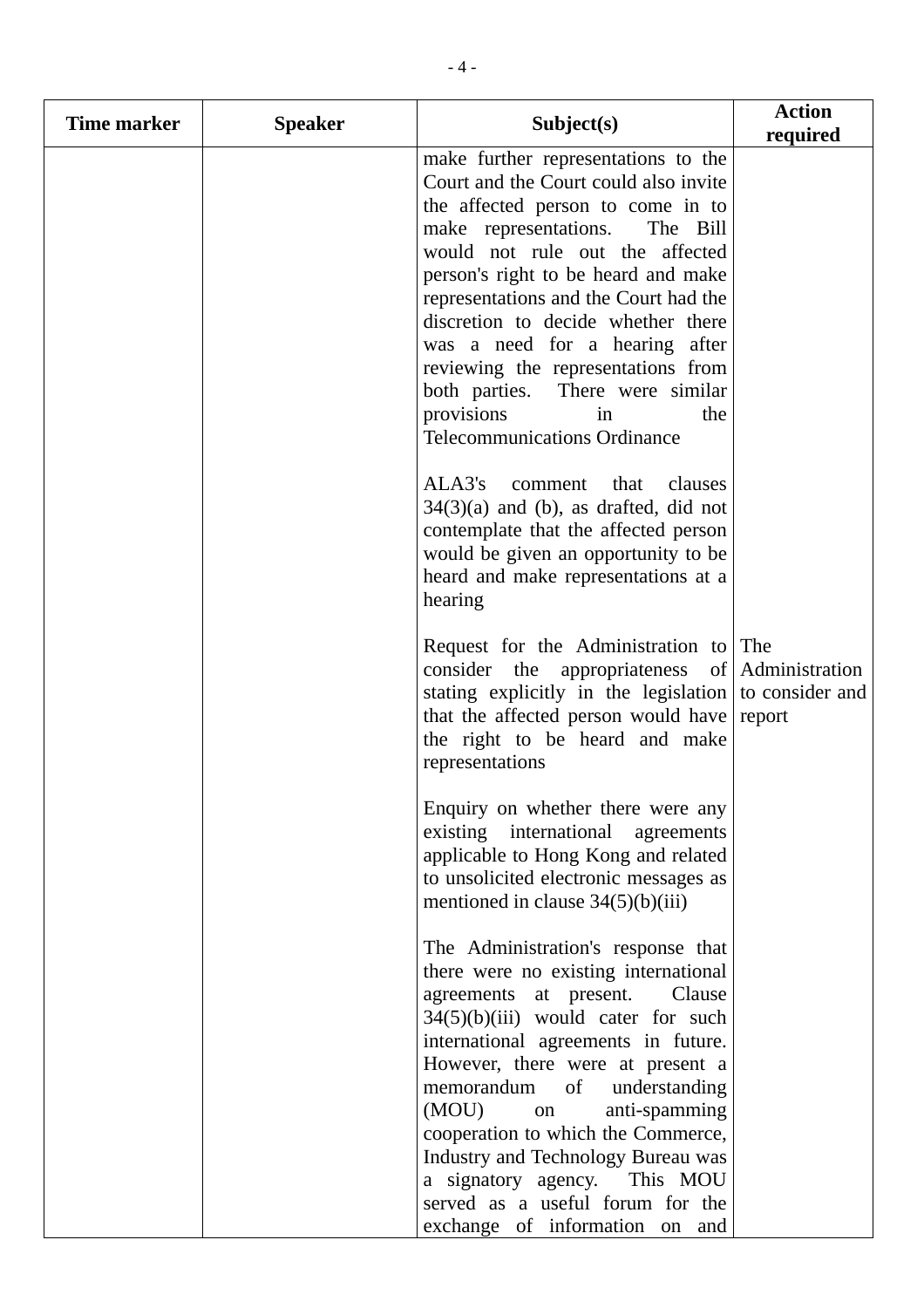| Time marker     | <b>Speaker</b>                                           | Subject(s)                                                                                                                                                                                                                                                                                                     | <b>Action</b><br>required |
|-----------------|----------------------------------------------------------|----------------------------------------------------------------------------------------------------------------------------------------------------------------------------------------------------------------------------------------------------------------------------------------------------------------|---------------------------|
|                 |                                                          | experience in combating the problem<br>of unsolicited electronic messages<br>and might pave the way for the<br>establishment<br>of<br>international<br>agreements in future                                                                                                                                    |                           |
|                 |                                                          | Enquiry on whether there were any<br>specific methods for serving a notice<br>under clause 34 and the time the<br>notice would be deemed to have<br>been received if it was sent by post                                                                                                                       |                           |
|                 |                                                          | The<br>Administration's explanation<br>that while the Bill did not state any<br>specific methods, a notice would<br>normally be served by registered post<br>or by hand                                                                                                                                        |                           |
|                 |                                                          | Enquiry on the circumstances and<br>procedures under which TA would<br>disclose information or documents<br>given or produced to him under<br>clause 34 and the nature of the<br>information or documents that would<br>be disclosed                                                                           |                           |
|                 |                                                          | Administration's explanation<br>The<br>that in circumstances such as tracing<br>telephone call<br>records<br>during<br>investigation, TA might have to<br>disclose information or documents<br>about the identity of a person to<br>network operators in seeking their<br>assistance in the investigation work |                           |
| 011715 - 012733 | Administration<br>Chairman<br>Mr WONG Ting-kwong<br>ALA3 | Clause 35<br>Request for examples of special<br>circumstances under which TA might<br>require the relevant person to take<br>steps specified in an enforcement<br>notice as a matter of urgency under<br>clause $35(4)$<br>The Administration's response that if                                               |                           |
|                 |                                                          | the number of commercial electronic<br>messages sent was extremely large                                                                                                                                                                                                                                       |                           |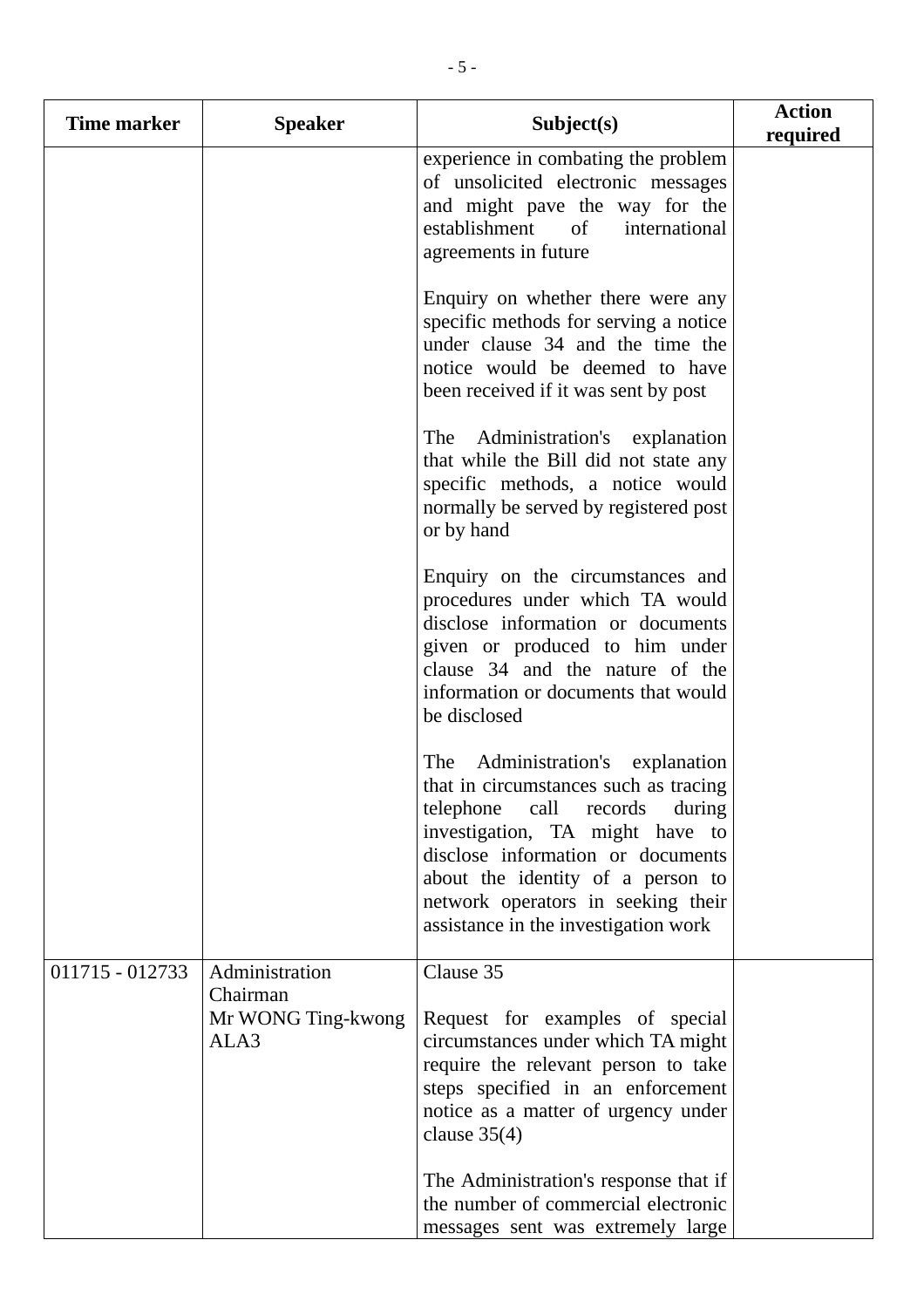| Time marker     | <b>Speaker</b>                                                   | Subject(s)                                                                                                                                                                                                                                                                                                                                                                                                                                                                                                                                                                                                                                                                                                                                                                                                                       | <b>Action</b><br>required |
|-----------------|------------------------------------------------------------------|----------------------------------------------------------------------------------------------------------------------------------------------------------------------------------------------------------------------------------------------------------------------------------------------------------------------------------------------------------------------------------------------------------------------------------------------------------------------------------------------------------------------------------------------------------------------------------------------------------------------------------------------------------------------------------------------------------------------------------------------------------------------------------------------------------------------------------|---------------------------|
|                 |                                                                  | and many people were affected, TA<br>might state a shorter period in the<br>enforcement notice than that required<br>under clause $35(3)$                                                                                                                                                                                                                                                                                                                                                                                                                                                                                                                                                                                                                                                                                        |                           |
|                 |                                                                  | ALA3's enquiry on how the issuance<br>of enforcement notice would be<br>triggered off and why the Bill did not<br>include a mechanism to be adopted<br>by TA for handling complaints                                                                                                                                                                                                                                                                                                                                                                                                                                                                                                                                                                                                                                             |                           |
|                 |                                                                  | The Administration's explanation<br>that, similar to overseas anti-spam<br>laws, TA would need flexibility in<br>setting priorities for handling the<br>of<br>large<br>number<br>complaints<br>expected, with a higher priority<br>combating<br>accorded to<br>major<br>spammers. While it was expected<br>the<br>enforcement<br>notice<br>that<br>mechanism would<br>be<br>mainly<br>triggered off by complaints<br>on<br>contravention of relevant provisions<br>of the Bill, TA might also trigger off<br>the mechanism if sufficient evidence<br>for<br>contravention of<br>relevant<br>provisions of the Bill from other<br>information<br>such<br>as<br>sources,<br>collected by "honeypot" set up by the<br>Office of the Telecommunications<br>Authority<br>for<br>the<br>of<br>purpose<br>detecting spamming activities |                           |
| 012734 - 013431 | Chairman<br>Administration<br>Ms Emily LAU<br>Mr WONG Ting-kwong | Clause 36<br>View that a fine of $$500,000$ on a<br>second or subsequent conviction was<br>quite heavy and enquiry on whether<br>the fine was comparable to those for<br>offences of similar gravity in other<br>legislation<br>The Administration's response that it<br>had made reference to the penalty<br>provisions in other legislation in<br>proposing a fine of \$500,000.<br>It<br>was the upper limit and the judge                                                                                                                                                                                                                                                                                                                                                                                                    |                           |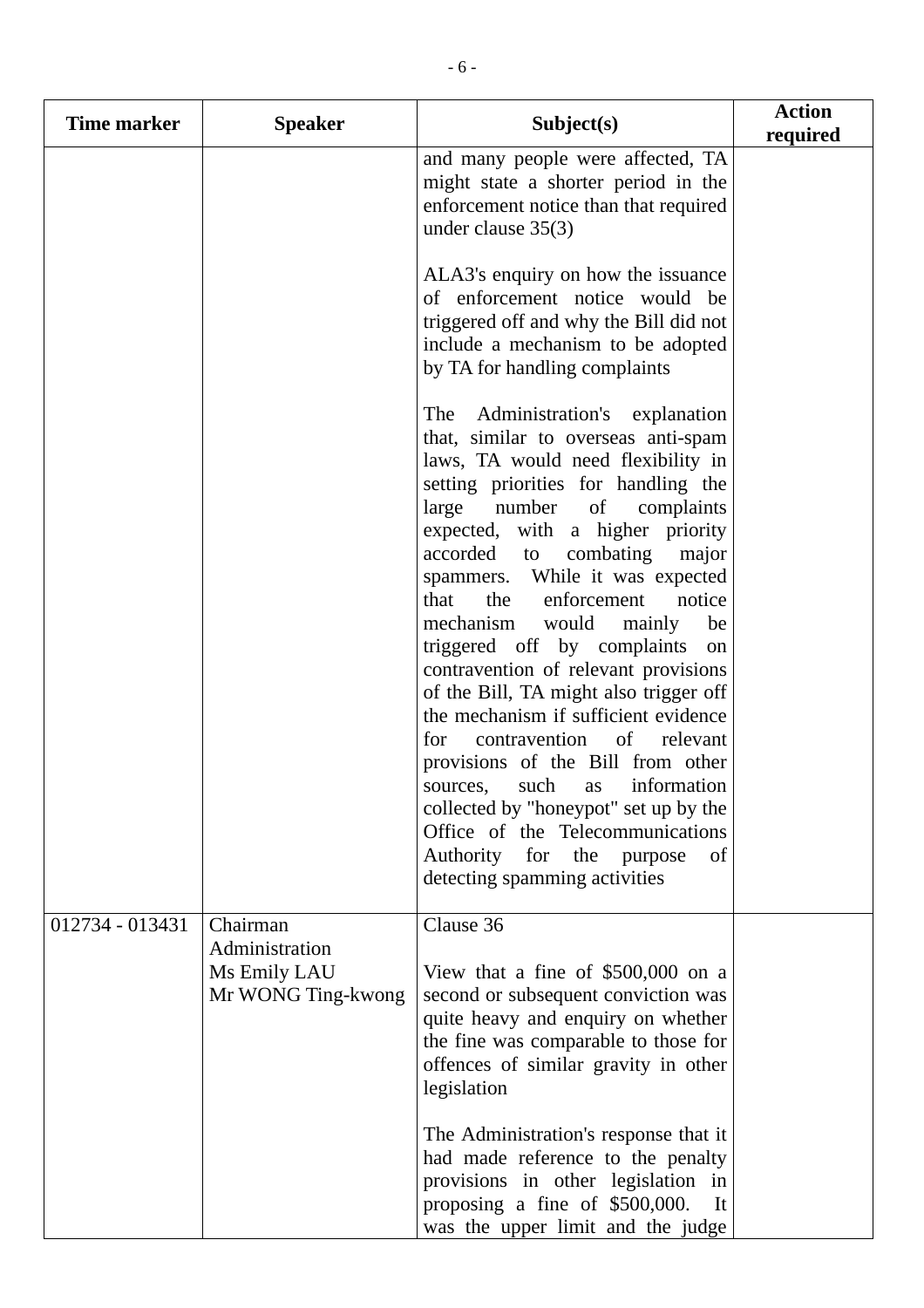| <b>Time marker</b> | <b>Speaker</b>                                                           | Subject(s)                                                                                                                                                                                                                                                                                                                                                                                                                                                            | <b>Action</b><br>required |  |                                                                                                                                                                                                                                   |  |
|--------------------|--------------------------------------------------------------------------|-----------------------------------------------------------------------------------------------------------------------------------------------------------------------------------------------------------------------------------------------------------------------------------------------------------------------------------------------------------------------------------------------------------------------------------------------------------------------|---------------------------|--|-----------------------------------------------------------------------------------------------------------------------------------------------------------------------------------------------------------------------------------|--|
|                    |                                                                          |                                                                                                                                                                                                                                                                                                                                                                                                                                                                       |                           |  | would decide the exact amount of the<br>fine taking into consideration factors<br>such as the seriousness of the<br>offence.<br>An upper limit<br>of<br>\$500,000 for the fine would act as a<br>deterrent for repeated offenders |  |
|                    |                                                                          | Enquiry on what would constitute a<br>second or subsequent conviction for<br>an offender under clause 36                                                                                                                                                                                                                                                                                                                                                              |                           |  |                                                                                                                                                                                                                                   |  |
|                    |                                                                          | The Administration's explanation<br>that if the offender had previously<br>been convicted for the same offence<br>οf<br>complying<br>with<br>not<br>an<br>enforcement notice, the offender<br>would be considered as having<br>committed the offence for another<br>time                                                                                                                                                                                              |                           |  |                                                                                                                                                                                                                                   |  |
| 013432 - 015457    | Administration<br>Mr SIN Chung-kai<br>Mr WONG Ting-kwong<br>Ms Emily LAU | Clause 37<br>Query on whether the wording of<br>clauses $37(1)$ and $37(2)$ should<br>provide that while no warrant would<br>be required for TA or an authorized<br>officer to arrest at public places any<br>TA<br>whom<br>reasonably<br>person<br>suspected of having committed a<br>specified offence, a warrant would be<br>required if the arrest was to take<br>place inside any private place or<br>premises<br>The Administration's response that             |                           |  |                                                                                                                                                                                                                                   |  |
|                    |                                                                          | clauses<br>37(1)<br>and $37(2)$<br>were<br>standard provisions conferring<br>powers of entry, search and arrest on<br>enforcement authorities and they<br>were commonly used in other Hong<br>Kong legislation. Deviation of a<br>provision in a specific piece of<br>legislation from<br>the<br>standard<br>provisions might lead to litigation on<br>whether the same interpretation<br>could be applied to provisions with<br>the same legislative intent but with |                           |  |                                                                                                                                                                                                                                   |  |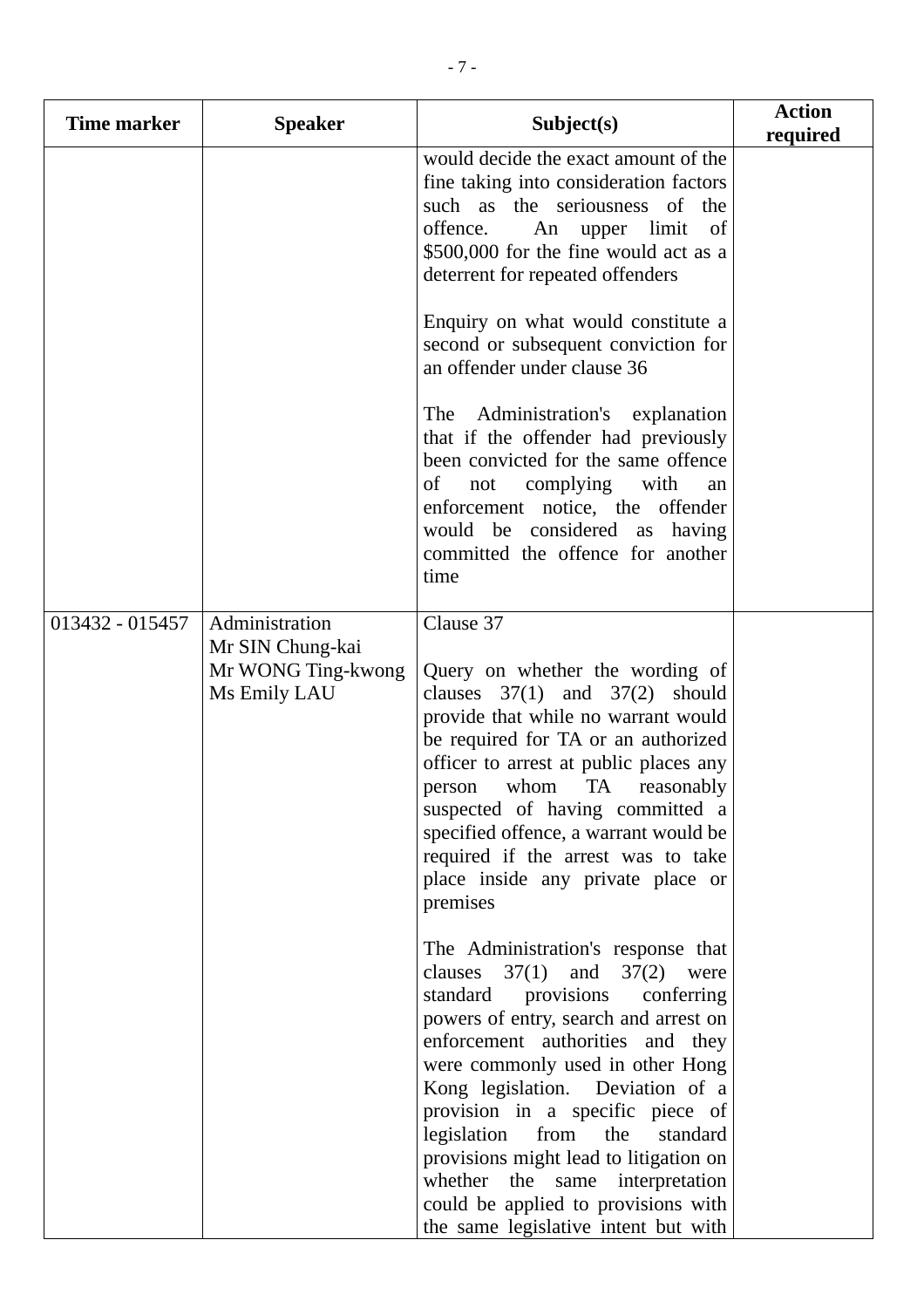| <b>Time marker</b> | <b>Speaker</b> | Subject(s)                                                                                                                                                                                                                                                                                                     | <b>Action</b><br>required                            |
|--------------------|----------------|----------------------------------------------------------------------------------------------------------------------------------------------------------------------------------------------------------------------------------------------------------------------------------------------------------------|------------------------------------------------------|
|                    |                | different wording                                                                                                                                                                                                                                                                                              |                                                      |
|                    |                | Request for the Administration to The<br>review the wording of clauses $37(1)$<br>$37(2)$ ,<br>and<br>and<br>provisions in other legislation if report<br>necessary                                                                                                                                            | Administration<br>comparable $\vert$ to consider and |
|                    |                | View that only "reasonable force"<br>should be used to break into and<br>enter any premises or place and to<br>remove any person or thing                                                                                                                                                                      |                                                      |
|                    |                | The Administration's response that<br>enforcement authorities had all along<br>been using a level of<br>force<br>commensurate with the<br>actual<br>circumstances in relation to entry,<br>search and arrest                                                                                                   |                                                      |
|                    |                | Reference to the Interception of The<br>Communications and Surveillance<br>Ordinance (Cap. 589) and request for $\vert$ to consider and<br>Administration to explicitly<br>the<br>provide that only "reasonable force"<br>would be used in exercising the<br>powers under clause 37(2)                         | Administration<br>report                             |
|                    |                | View that the information that TA<br>might require to be produced under<br>clause $37(3)(b)$ should include<br>"passwords" to ensure that TA could<br>obtain<br>information<br>relevant<br>contained in a computer or any other<br>telecommunications<br>device<br>in<br>carrying out a search under clause 37 |                                                      |
|                    |                | The Administration's response that<br>the usual practice during a search<br>was to require the suspect to retrieve<br>the required information from the<br>computer or telecommunications<br>device in the place or premises under<br>search                                                                   |                                                      |
|                    |                | Request for the Administration to The<br>consider the need to specify that the                                                                                                                                                                                                                                 | Administration                                       |